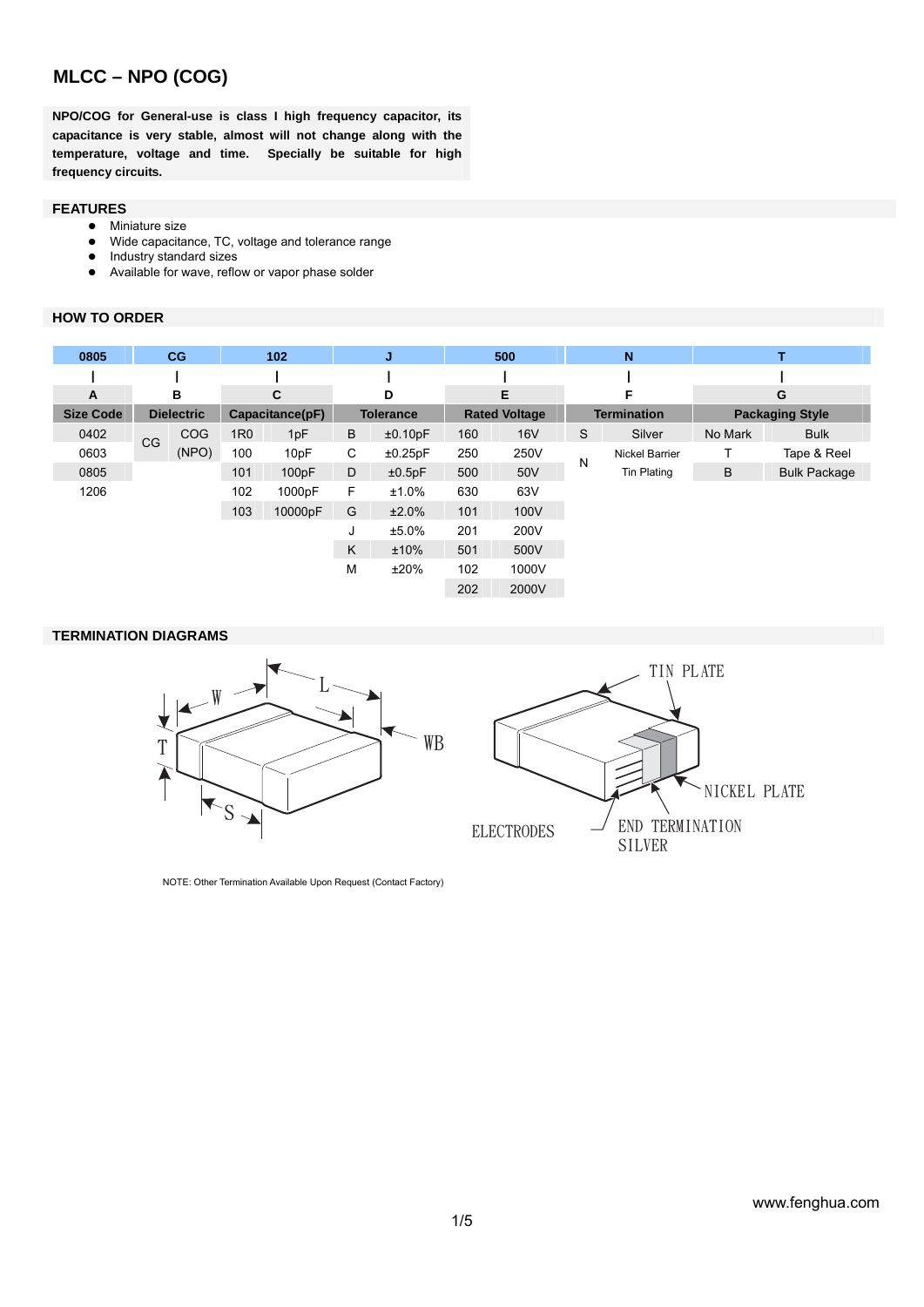### **SIZE CODE CAPACITANCE and VOLTAGE**

|                  | <b>Type</b>              |                 | Dimension(mm)                      | Voltage         | Capacitance(pF)                                                                        |            |             |
|------------------|--------------------------|-----------------|------------------------------------|-----------------|----------------------------------------------------------------------------------------|------------|-------------|
| <b>Size Code</b> | <b>Metric Expression</b> | L               | W                                  | $\mathbf T$     | <b>WB</b>                                                                              |            | NPO(COG)    |
|                  |                          |                 |                                    |                 |                                                                                        | <b>10V</b> | 0R5~471     |
| 0402             |                          | $1.00 \pm 0.05$ |                                    | $0.50 \pm 0.05$ |                                                                                        | <b>16V</b> | 0R5~471     |
|                  | 1005                     |                 | $0.50 \pm 0.05$                    |                 |                                                                                        | 25V        | 1R0~471     |
|                  |                          |                 |                                    |                 | $0.25 \pm 0.1$<br>$0.30 + 0.1$<br>$0.5 \pm 0.25$<br>$0.50 \pm 0.25$<br>$0.75 \pm 0.25$ | 50V        | 1R0~221     |
|                  |                          |                 |                                    |                 |                                                                                        | <b>25V</b> | 0R5~102     |
| 0603             | 1608                     | $1.60 + 0.1$    | $0.80 + 0.10$                      | $0.80 + 0.1$    |                                                                                        | 50V        | 0R5~102     |
|                  |                          |                 |                                    |                 |                                                                                        | 100V       | 0R5~561     |
|                  |                          |                 |                                    |                 |                                                                                        | 200V       | 0R5~331     |
|                  |                          |                 |                                    | $0.80{\pm}0.10$ |                                                                                        | <b>25V</b> | 0R5~472     |
|                  |                          |                 | $2.00 \pm 0.20$<br>$1.25 \pm 0.20$ |                 |                                                                                        | 50V        | 0R5~472     |
| 0805             | 2012                     |                 |                                    | $1.00 \pm 0.10$ |                                                                                        | 100V       | 0R5~102     |
|                  |                          |                 |                                    |                 |                                                                                        | 200V       | 0R5~821     |
|                  |                          |                 |                                    | $1.25 \pm 0.20$ |                                                                                        | 500V       | 0R5~471     |
|                  |                          |                 |                                    |                 |                                                                                        | <b>25V</b> | 0R5~153     |
|                  |                          |                 |                                    | $0.80 + 0.10$   |                                                                                        | 50V        | 0R5~153     |
|                  |                          |                 |                                    |                 |                                                                                        | 100V       | 0R5~152     |
| 1206             | 3216                     | $3.20 \pm 0.30$ | $1.60 + 0.20$                      | $1.00 \pm 0.10$ |                                                                                        | 200V       | 0R5~102     |
|                  |                          |                 |                                    |                 |                                                                                        | 500V       | 0R5~821     |
|                  |                          |                 |                                    | $1.25 \pm 0.20$ |                                                                                        | 1000V      | 0R5~471     |
|                  |                          |                 |                                    |                 |                                                                                        | 2000V      | 0R5~682     |
|                  |                          |                 |                                    |                 |                                                                                        | <b>25V</b> | $561 - 153$ |
|                  |                          |                 |                                    |                 |                                                                                        | 50V        | $561 - 153$ |
|                  |                          |                 |                                    | $1.25 \pm 0.30$ |                                                                                        | 100V       | 561~472     |
| 1210             | 3225                     | $3.20 \pm 0.30$ | $2.50 \pm 0.30$                    |                 |                                                                                        | 200V       | 101~472     |
|                  |                          |                 |                                    | $1.25 \pm 0.30$ |                                                                                        | 500V       | 101~222     |
|                  |                          |                 |                                    |                 |                                                                                        | 1000V      | $101 - 102$ |
|                  |                          |                 |                                    |                 |                                                                                        | 2000V      | 101~561     |

### **PACKAGING**

#### **Structure and Dimension**

| Tape & Reel  |      |             |               |        |                 |                  |
|--------------|------|-------------|---------------|--------|-----------------|------------------|
|              | в    |             |               | E      |                 | G                |
| 178±2.00     | 3.00 | $13\pm0.50$ | $21 \pm 0.80$ | 50 min | $10.0 \pm 1.50$ | $12 \text{ max}$ |
| $330\pm2.00$ | 3.00 | $13\pm0.50$ | $21 \pm 0.80$ | 50 min | $10.0 + 1.50$   | 12 max           |



www.fenghua.com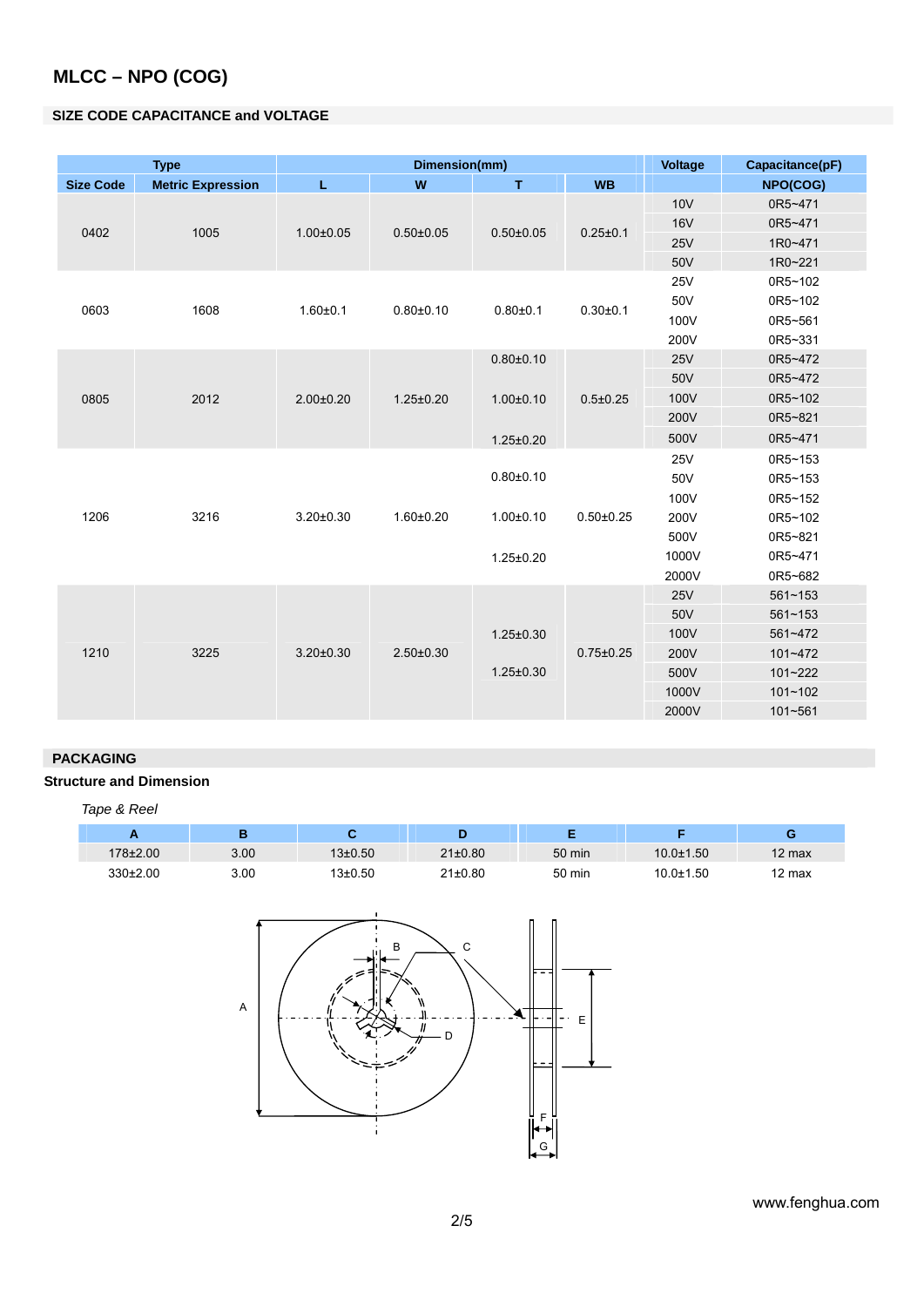*Paper Tape* 

| <b>Size</b> | A              | в             |  |  |  |  |  |
|-------------|----------------|---------------|--|--|--|--|--|
| 0402        | $0.6{\pm}0.2$  | $1.1 \pm 0.2$ |  |  |  |  |  |
| 0603        | $1.1 \pm 0.2$  | $1.4 \pm 0.2$ |  |  |  |  |  |
| 0805        | $1.45 \pm 0.2$ | $2.3 \pm 0.2$ |  |  |  |  |  |
| 1206        | $1.8 + 0.2$    | $3.4 \pm 0.2$ |  |  |  |  |  |

*Embossed Tape*

| LIINUSSUU TAPU |               |  |  |  |  |  |  |
|----------------|---------------|--|--|--|--|--|--|
|                | в             |  |  |  |  |  |  |
| $0.5 \pm 0.2$  | $1.2 \pm 0.2$ |  |  |  |  |  |  |
| $0.8 + 0.2$    | $2.0 \pm 0.2$ |  |  |  |  |  |  |
| $1.65 \pm 0.2$ | $2.4 \pm 0.2$ |  |  |  |  |  |  |
| $2.0 \pm 0.2$  | $3.6 \pm 0.2$ |  |  |  |  |  |  |
|                |               |  |  |  |  |  |  |



*Cartridge* 

| sarango          |             |               |            |            |                                 |               |
|------------------|-------------|---------------|------------|------------|---------------------------------|---------------|
| <b>Symbol</b>    | <u>r</u>    |               |            |            |                                 |               |
| <b>Dimension</b> | $6.8 + 0.1$ | $8.8{\pm}0.1$ | $12\pm0.1$ | $15±0.1-0$ | $2+0-0.1$                       | $4.7 \pm 0.1$ |
|                  |             |               |            |            |                                 |               |
| ______           | $-$         | ----          |            |            | the contract of the contract of | ___           |

| Svmbol    |                    | W          |                      |        |         |        |
|-----------|--------------------|------------|----------------------|--------|---------|--------|
| Dimension | $31.5 \pm 0.2 - 0$ | $36±0-0.2$ | 19 <sub>±</sub> 0.35 | 7±0.35 | 110±0.7 | 5±0.35 |



*Packaging Quantity* 

| <b>Size</b> | Quantity                 |                                                                             |                    |  |  |  |  |
|-------------|--------------------------|-----------------------------------------------------------------------------|--------------------|--|--|--|--|
|             | <b>Paper Tape Taping</b> | <b>Embossed Taping</b><br>2000 / 3000<br>2000 / 3000<br>2000 / 3000<br>1000 | <b>Normal Bulk</b> |  |  |  |  |
| 0402        | 10000                    |                                                                             | 10000              |  |  |  |  |
| 0603        | 4000                     |                                                                             | 4000               |  |  |  |  |
| 0805        | 4000                     |                                                                             | 4000               |  |  |  |  |
| 1206        | 4000                     |                                                                             | 4000               |  |  |  |  |
| 1210        |                          |                                                                             |                    |  |  |  |  |
| 1812        |                          |                                                                             |                    |  |  |  |  |
| 2225        |                          |                                                                             |                    |  |  |  |  |
| 3035        |                          |                                                                             |                    |  |  |  |  |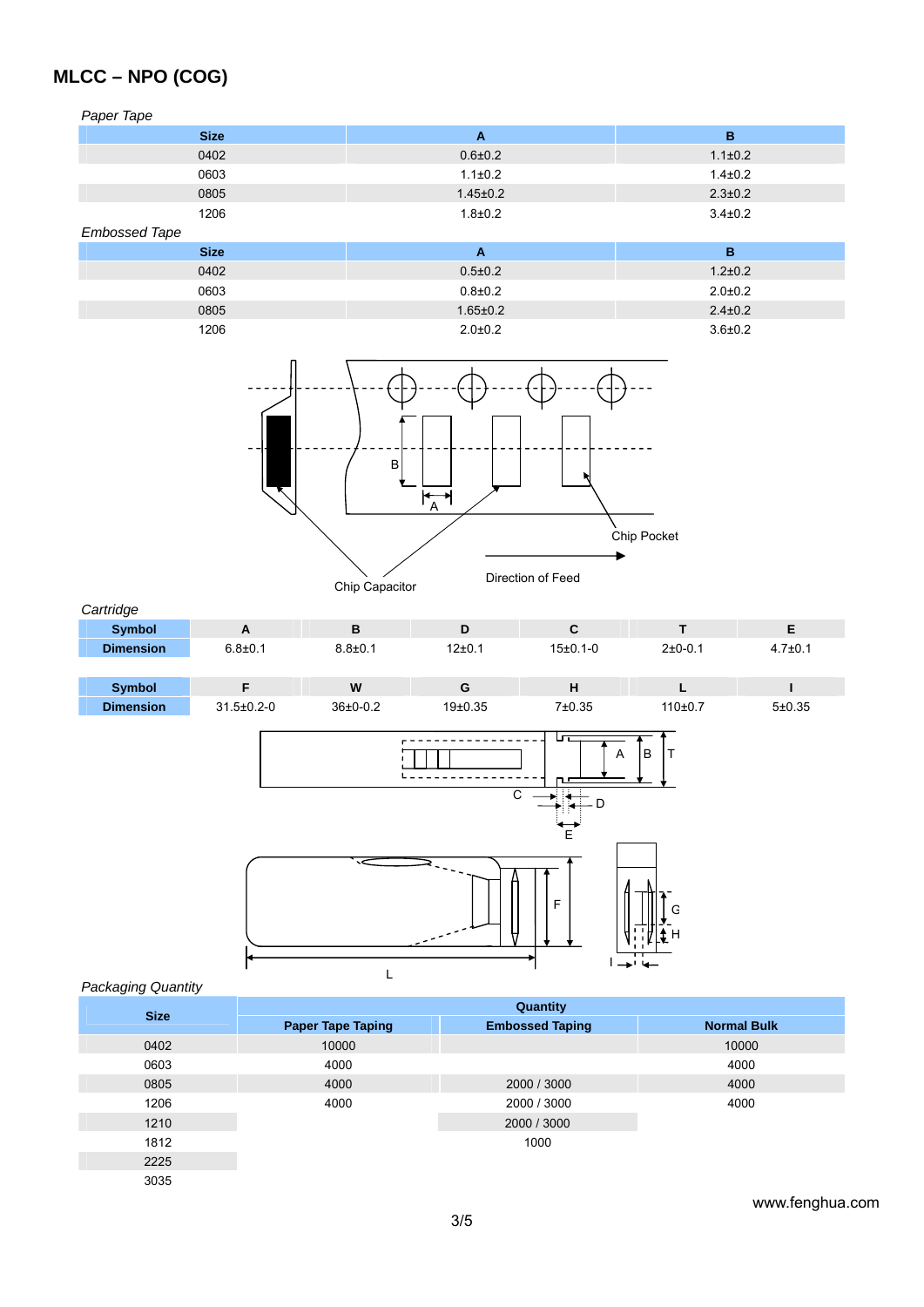### **NPO(COG) DIELECTRIC CHARACTERISTIC INDUCTION & TEST METHOD**

| <b>Item</b>                                         |                                                                     | <b>Specification</b>                                                                                                                                                                                                                                                                                                                                                                                                     |                                                                                                                                                                                                                                                        |                                                               | <b>Test Method</b>                                                                                                                                      |              |  |  |
|-----------------------------------------------------|---------------------------------------------------------------------|--------------------------------------------------------------------------------------------------------------------------------------------------------------------------------------------------------------------------------------------------------------------------------------------------------------------------------------------------------------------------------------------------------------------------|--------------------------------------------------------------------------------------------------------------------------------------------------------------------------------------------------------------------------------------------------------|---------------------------------------------------------------|---------------------------------------------------------------------------------------------------------------------------------------------------------|--------------|--|--|
| <b>Operating</b>                                    |                                                                     |                                                                                                                                                                                                                                                                                                                                                                                                                          |                                                                                                                                                                                                                                                        |                                                               |                                                                                                                                                         |              |  |  |
| <b>Temperature</b>                                  |                                                                     | $-55^{\circ}$ C ~ 125 $^{\circ}$ C                                                                                                                                                                                                                                                                                                                                                                                       |                                                                                                                                                                                                                                                        |                                                               |                                                                                                                                                         |              |  |  |
| Range                                               |                                                                     |                                                                                                                                                                                                                                                                                                                                                                                                                          |                                                                                                                                                                                                                                                        |                                                               |                                                                                                                                                         |              |  |  |
| Appearance                                          | 1.<br>2.<br>smooth.<br>3.<br>4.<br>5.                               | Good ceramic body color continuity<br>The chips have no visual damages and must be very<br>No exposed inner-electrode, cracks or holes<br>Check by using microscope $\geq 10X$<br>The outer electrode should have no cracks, holes<br>damages or surface oxidation<br>No outer electrode prolongation or the prolongation<br>is less than half of that of the termination width.<br>Using micrometer or vernier calipers |                                                                                                                                                                                                                                                        |                                                               |                                                                                                                                                         |              |  |  |
| <b>Dimensions</b>                                   |                                                                     | Within the specified dimensions                                                                                                                                                                                                                                                                                                                                                                                          |                                                                                                                                                                                                                                                        |                                                               |                                                                                                                                                         |              |  |  |
| Capacitance<br><b>Dissipation</b><br>Factor (DF)    |                                                                     | Within the specified tolerance<br>≤0.15%                                                                                                                                                                                                                                                                                                                                                                                 | 1.<br>2.<br>3.                                                                                                                                                                                                                                         | 75%<br><b>Measuring Frequency:</b>                            | Measuring Temperature: 25°C±5°C, Humidity: 30% ~<br>Measuring Voltage: 1.0±0.2V<br>C<1000pF, 1.0±0.1MHz,<br>C≥1000pF, 1.0±0.1KHz                        |              |  |  |
| Insulation                                          | ≥5x10 <sup>10</sup> Ω                                               |                                                                                                                                                                                                                                                                                                                                                                                                                          |                                                                                                                                                                                                                                                        | Must measure at rated voltage and measure the IR within 60±5s |                                                                                                                                                         |              |  |  |
| <b>Resistance</b>                                   |                                                                     |                                                                                                                                                                                                                                                                                                                                                                                                                          |                                                                                                                                                                                                                                                        |                                                               |                                                                                                                                                         |              |  |  |
| Withstanding                                        | >3Ur                                                                |                                                                                                                                                                                                                                                                                                                                                                                                                          |                                                                                                                                                                                                                                                        |                                                               | Must measure at 3 times rated voltage, dwell time: 60±1s, no                                                                                            |              |  |  |
| Voltage                                             |                                                                     |                                                                                                                                                                                                                                                                                                                                                                                                                          |                                                                                                                                                                                                                                                        | short and the changing/discharging current less than 50mA     |                                                                                                                                                         |              |  |  |
| Capacitance<br>Temperature<br><b>Characteristic</b> |                                                                     | Must meet the capacitor character temperature coefficient<br>requirements within the operating temperature range                                                                                                                                                                                                                                                                                                         | Pre-heat for 60±5min at 150+0/-10°C, then set it for<br>1.<br>24±2hrs at room temperature<br>2.<br>Measure the capacitance at -55~125°C or -55~85°C, the<br>capacitance change ration comparing to that of 25°C must<br>be within the specified range. |                                                               |                                                                                                                                                         |              |  |  |
| Solderability                                       |                                                                     | Tin coverage should be 95% of the outer electrode                                                                                                                                                                                                                                                                                                                                                                        |                                                                                                                                                                                                                                                        |                                                               | Dip the capacitor into ethanol or colophony solution, and then<br>dip it into 235±5°C eutectic solder solution for 2±0.5s. Dipping<br>speed: 25±2.5mm/s |              |  |  |
|                                                     | Appearance                                                          | No defects visible                                                                                                                                                                                                                                                                                                                                                                                                       | Pre-heat for 60±5min at 150+0/-10°C, then set it for<br>1.<br>24±2hrs at room temperature<br>Pre-heat the capacitor according to the chart below. Dip                                                                                                  |                                                               |                                                                                                                                                         |              |  |  |
| <b>Resistance to</b>                                | Capacitance<br>≤±2.5% or ±0.25pF (whichever larger)<br>Change Ratio |                                                                                                                                                                                                                                                                                                                                                                                                                          | the capacitor into 260±5°C eutectic solder solution for 10±<br>1s. Then set it for 24±2hrs at room temperature, then<br>measure.                                                                                                                       |                                                               |                                                                                                                                                         |              |  |  |
| Soldering                                           | D.F.                                                                | Max 0.15%                                                                                                                                                                                                                                                                                                                                                                                                                | Dipping speed: 25±2.5mm/s                                                                                                                                                                                                                              |                                                               |                                                                                                                                                         |              |  |  |
|                                                     |                                                                     |                                                                                                                                                                                                                                                                                                                                                                                                                          |                                                                                                                                                                                                                                                        | <b>Stage</b>                                                  | <b>Temperature</b>                                                                                                                                      | <b>Timer</b> |  |  |
|                                                     | I.R.                                                                | More than 50000M $\Omega$                                                                                                                                                                                                                                                                                                                                                                                                |                                                                                                                                                                                                                                                        | $\mathbf{1}$                                                  | $100^{\circ}$ C ~ 120 $^{\circ}$ C                                                                                                                      | $1$ min.     |  |  |
|                                                     |                                                                     |                                                                                                                                                                                                                                                                                                                                                                                                                          |                                                                                                                                                                                                                                                        | 2                                                             | $170^{\circ}$ C ~ 200 $^{\circ}$ C                                                                                                                      | 1 min.       |  |  |